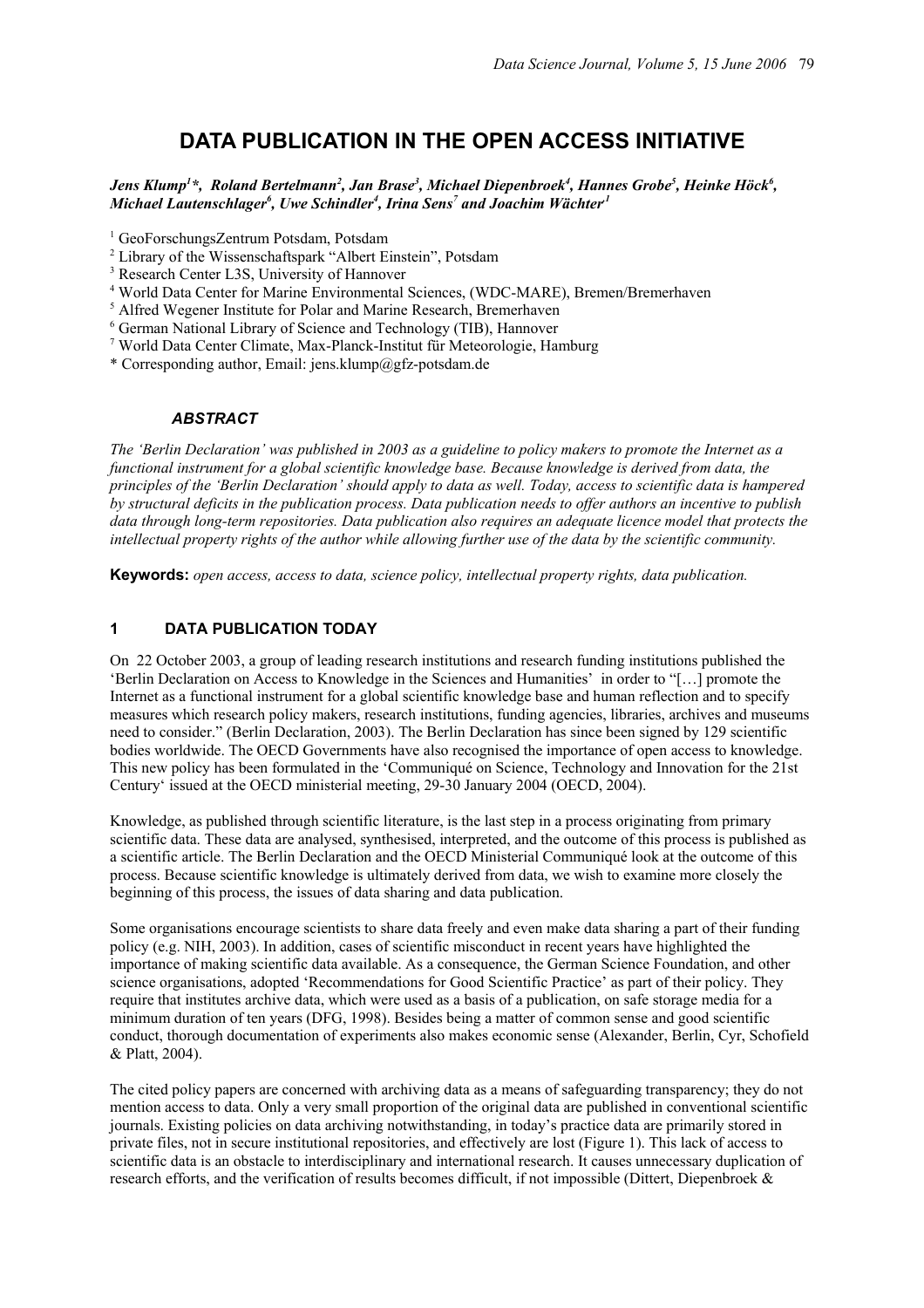Grobe, 2001). Large amounts of research funds are spent every year, while already existing data remain underutilised (Arzberger, Schroeder, Beaulieu, Bowker, Casey, Laaksonen et al., 2004).



**Figure 1.** (left) Schematic depiction of the flow of scientific information from research to published library resources as currently practiced (modified after Helly, Staudigel & Koppers, 2003). (right) Potential approach based on data publication by data centres and content syndication to scientific web portals, which could also be library catalogues. Inter-linking publications and their underlying data will create new scientific products with added value. The dashed lines from data and metadata to the manuscript reflect the limited publication of these sources in our conventional scientific journals.

The scientific discourse today is hampered by structural problems in the publication process. The size of the data sets used in a scientific publication often prohibits their publication as printed data tables and, as a result, data used as the basis of a publication are rarely published anymore. This is surprising, since data sets are rarely too large to be transferred over the Internet. The problem at present is a lack of suitable databases and little motivation for authors to go through the work necessary to prepare their data for publication and for import into a database.

## **2 PRE-REQUISITES FOR DATA PUBLICATION**

To make data centres and scientific web portals effective ways of data sharing, scientists need to be convinced that preparing their data for online publication is a worthwhile effort. It would be an incentive to the author if a data publication had the rank of a citeable publication, adding to his reputation and ranking among his peers. To achieve the rank of a publication, a data publication needs to meet the two main criteria, persistence and quality.

a) For data to be citeable it is necessary that they can be referred to in a persistent way. Simply making data available though the 'web' is not enough. The location of internet resources, and thus their URL, may easily change, which in most cases means to the user that the data are lost (Koehler, 2004; Lawrence, Coetzee, Glover, Pennock, Flake, Nielsen et al., 2001). Therefore, a prerequisite for data access via the internet is the use of persistent identifiers, such as DOI or URN, to have an address to locate the desired dataset that is reliable and available over a long time (Brase, 2004; Paskin, 2004).

Another aspect of persistence is that the data are stored in repositories that guarantee long-term operation. This condition is met by modern data centres, some of which are part of the ICSU system of World Data Centers, which make data accessible through their web portals (Lautenschlager, 2004).

b) Whereas persistence is mainly a technological question, data quality is a far more difficult concept. In ISO 9000:2000, the term "quality" is defined as the "degree to which a set of inherent characteristics fulfils requirements" (ISO, 2000). In terms of data, these could be credibility, usability and interpretability (Hinrichs  $\&$ Aden, 2001). Defining and safeguarding technical data quality should be made part of the workflow of data integration in the data centres. To discuss scientific data quality management at length is beyond the scope of this paper.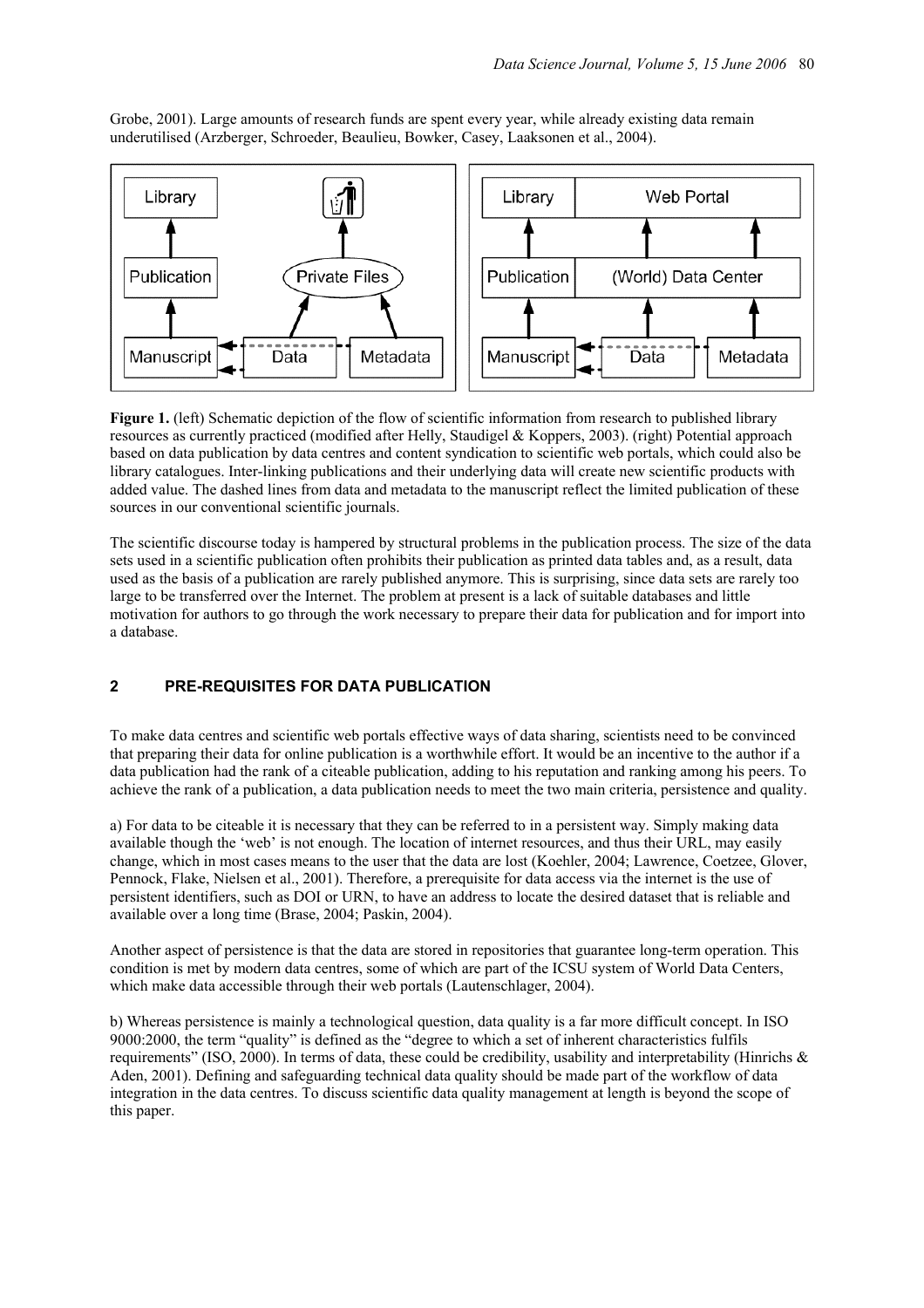## **3 OPEN ACCESS AND INTELLECTUAL PROPERTY RIGHTS**

The Open Access Initiative defines the following criteria for open access:

- Irrevocable free access, worldwide,
- The licence to copy, use, distribute, transmit and display the work publicly,
- The licence to make and distribute derivative works if proper attribution of authorship is given,
- Availability through at least one online repository with long-term archiving capability.

The criteria of accessibility and long-term persistence are met by modern data centres with online access and by the use of persistent identifiers for digital data objects. In addition, publication of scientific data also requires that the intellectual property rights of the data author are guarded by an adequate licence model that allows open access to the data within the boundaries of 'fair use', including the right to produce derivative works.

Intellectual property rights and fair-use have become intensely debated issues of the "Internet Age" and the electronic distribution of data therefore needs a licensing system that supports the idea of Open Access to scientific data, yet guards the intellectual property rights of their originators. 'Fair Use' is an issue in the 'Berlin Declaration' and was discussed at the 2. Berlin Declaration Conference in May 2004 at CERN, Geneva. Here, Schlögl & Velden (2004) recommended the Creative Commons Licence System (Creative Commons, 2001) in their roadmap proposal as an appropriate licence system for publications in the sciences and humanities.

The Creative Commons Licence System is a toolbox to assemble a licence tailored to the requirements of the author. The system defines six main licensing types ranging from restrictive (requires attribution to the author, allows no commercial use or derivative works) to accommodating (only requires attribution to the author). Traditional scientific publications, in the sense of Open Access, may be downloaded and shared freely, as long as they are properly attributed. It would be considered bad scientific practice if someone produced a derivative work without proper attribution of authorship. The publication may, however, not be changed in any way and may not be used commercially. The appropriate Creative Commons licence would be by attribution, noncommercial, no derivatives (by-nc-nd) (Clarke, 2005).

Data publications should be treated in analogy to 'traditional' publications. They may be downloaded and shared freely, as long as they are properly attributed and they may not be used commercially. The difference between a scientific publication and a scientific data publication is most pronounced in the question of derivative works. It lies in the nature of a dataset that it is intended to be used in derivative works, i.e. interpretations or re-analysis of the dataset. To further the idea of Open Access, authors of a derivative work should be required to publish it under the same licence, so any derivatives will also be non-commercial in nature. Therefore, the appropriate Creative Commons licence would be by attribution, non-commercial, share alike (by-nc-sa).

Science Commons is an exploratory project, proposed in 2002 and launched in 2005, to apply the philosophy and activities of Creative Commons in the realm of science (Science Commons, 2005). Science Commons works in three project areas: Publishing, Licensing, and Data. It was and since then has differentiated into bundle of specific licences, but it is still work in progress. Science Commons is hosted at MIT's Computer Science and Artificial Intelligence Laboratory and is backed by 31 associates, among them Rice University, Harvard Law School, MIT, O'Reilly Publishers, and the Public Library of Science.

## **4 THE PROJECT "PUBLICATION AND CITATION OF SCIENTIFIC PRIMARY DATA"**

The German CODATA group initiated a project on publication and citation of scientific data which was funded by the German Science Foundation DFG for the period 2003-2005 (STD-DOI, 2003). This project uses persistent identifiers (both DOI and URN) to identify datasets available in a digital format. The identifier is resolved to the valid location (URL) where the this dataset can be found. This approach meets one of the prerequisites for citeability of scientific data published online. In addition, the data publications are included into the catalogue of the German National Library of Science and Technology (TIB) (Brase, 2004).

In the project STD-DOI, the TIB acts as a registration agency for persistent identifiers. For every data publication, it requests a set of metadata to be incorporated into the library catalogue. The data sources are the participating World Data Centers in Germany, WDC-MARE (Bremen/Bremerhaven), WDC Climate (Hamburg) and the proposed WDC-TERRA (Potsdam). The consortium is soon to be joined by WDC-RSAT (Oberpfaffenhofen). The data centres act as registration agents for scientific and technical data DOIs. These data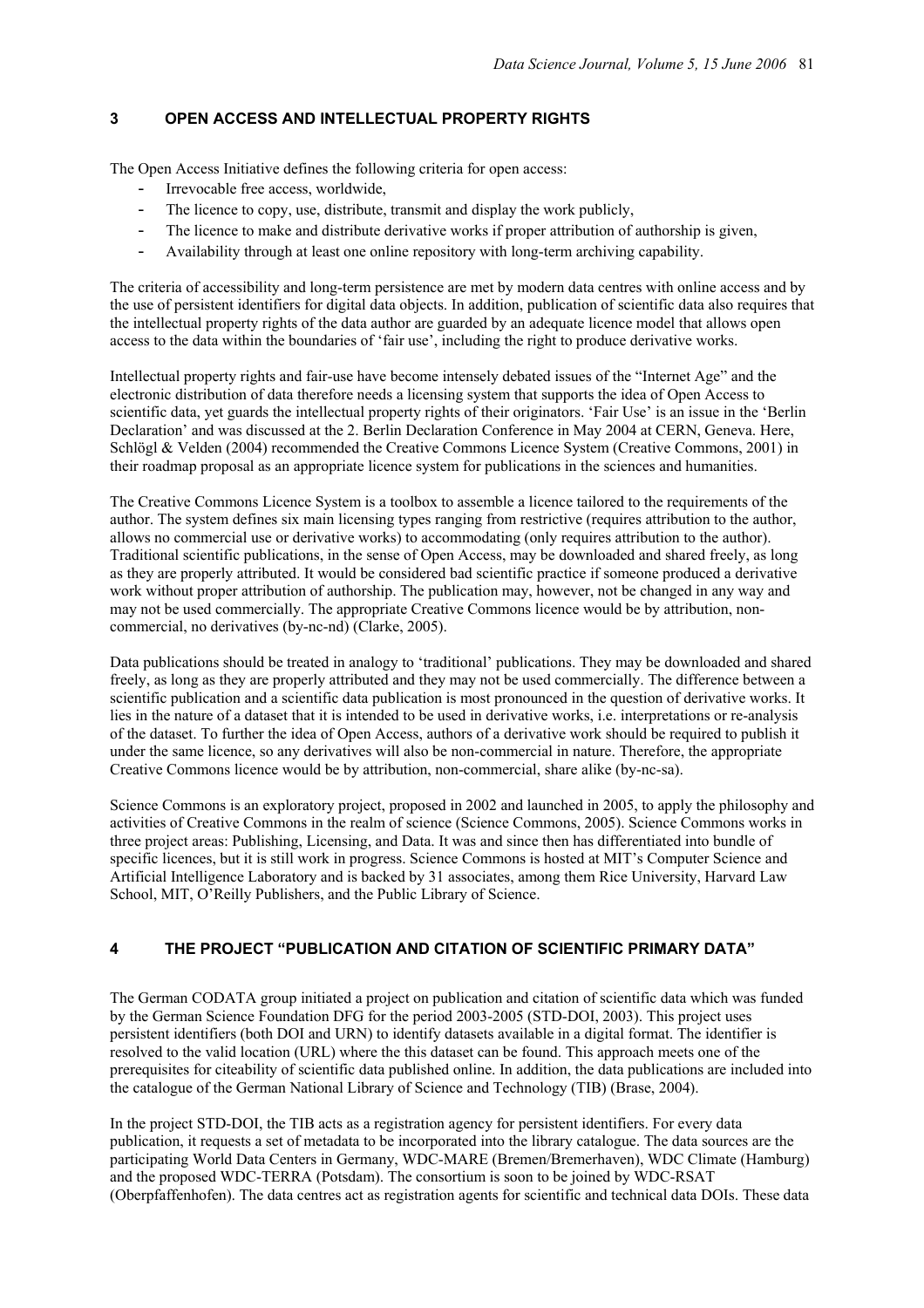centres are also responsible for technical quality control in their data domains, at the same time they also act as long-term archives. The project participants thus encompass all functions necessary for the publication of scientific data.

On May 1st 2005 the TIB became the world's first DOI registration agency for scientific primary data, working in cooperation with the World Data Center Climate (WDCC) at the Max Planck Institute for Meteorology Hamburg, GeoForschungsZentrum Potsdam, World Data Center for Marine Environmental Sciences (WDC-MARE) at the Alfred Wegener Institute Bremerhaven and at the University of Bremen and technically advised by the Research Center L3S Hannover. Through this project, the foundations have been laid for a system of scientific data publication.

## **5 CONCLUSIONS**

Scientific knowledge is communicated through scientific literature. Knowledge is ultimately derived from data. Therefore, the 'Berlin Declaration' and the OECD Communiqué are to be applied to scientific data in the same way as they were formulated for scientific literature. Applying the 'Berlin Declaration' to data requires a publication system for data beyond 'traditional' media. The criteria of accessibility, persistent identification and long-term availability need to be met to comply with the principles of Open Access . The project 'Publication and citation of scientific primary data' (STD-DOI) shows prototypically how these criteria can be met and implements a system for the publication of scientific data, which is open to the scientific community in any scientific field.

A publication system for scientific data needs to be supplemented by an adequate licence model that allows scientists to use the published data, create new works derived from the original data, and in turn publish their new works based on these data, always respecting the intellectual property rights of the original author and the principles of 'fair use'. The options available in the Creative Commons Licence System suit many fields of scientific research. A Science Commons Licence System is desirable and necessary, especially in applied research, but modifications and alterations are still in progress.

## **6 REFERENCES**

- Alexander, W., Berlin, J., Cyr, P., Schofield, A. & Platt, L. (2004) Realities at the leading edge of research Good practice and proper conduct in research pay off, scientifically and economically. *EMBO Reports 5* (4), 324-329. doi:10.1038/sj.embor.7400137.
- Arzberger, P., Schroeder, P., Beaulieu, A., Bowker, G., Casey, K., Laaksonen, L., Moorman, D., Uhlir, P. & Wouters, P. (2004) Promoting Access to Public Research Data for Scientific, Economic, and Social Development. *Data Science Journal 3*, 135-152.

http://journals.eecs.qub.ac.uk/codata/Journal/contents/3\_04/3\_04pdfs/DS377.pdf.

- Berlin Declaration (2003) Berlin Declaration on Open Access to Knowledge in the Sciences and Humanities. Berlin: http://www.zim.mpg.de/openaccess-berlin/berlindeclaration.html.
- Brase, J. (2004) Using Digital Library Techniques Registration of Scientific Primary Data. *Lecture Notes in Computer Science 3232*, 488-494. http://www.springerlink.com/openurl.asp?genre=article&issn=0302- 9743&volume=3232&spage=488.
- Clarke, R. (2005) A proposal for an open content licence for research paper (Pr)ePrints. *First Monday 10* (8), 1- 11. http://www.firstmonday.org/issues/issue10\_8/clarke/.
- Creative Commons (2001) "Some Rights Reserved": Building a Layer of Reasonable Copyright. Retrieved 2005-09-14 from the World Wide Web: http://creativecommons.org.
- DFG (1998) Regeln guter wissenschaftlicher Praxis. Deutsche Forschungsgemeinschaft: http://www.dfg.de/aktuelles\_presse/reden\_stellungnahmen/download/self\_regulation\_98.pdf.
- Dittert, N., Diepenbroek, M. & Grobe, H. (2001) Scientific data must be made available to all. *Nature 414* (6862), 393. doi:10.1038/35106716.
- Helly, J., Staudigel, H. & Koppers, A. (2003) Scalable models of data sharing in Earth sciences. *Geochemistry, Geophysics, Geosystems - G (super 3) 4* (1), 14. doi:10.1029/2002GC000318.
- Hinrichs, H. & Aden, T. (2001) An ISO 9001:2000 compliant quality management system for data integration in data warehouse systems. *International Workshop on Design and Management of Data Warehouses*, Interlaken, Switzerland.